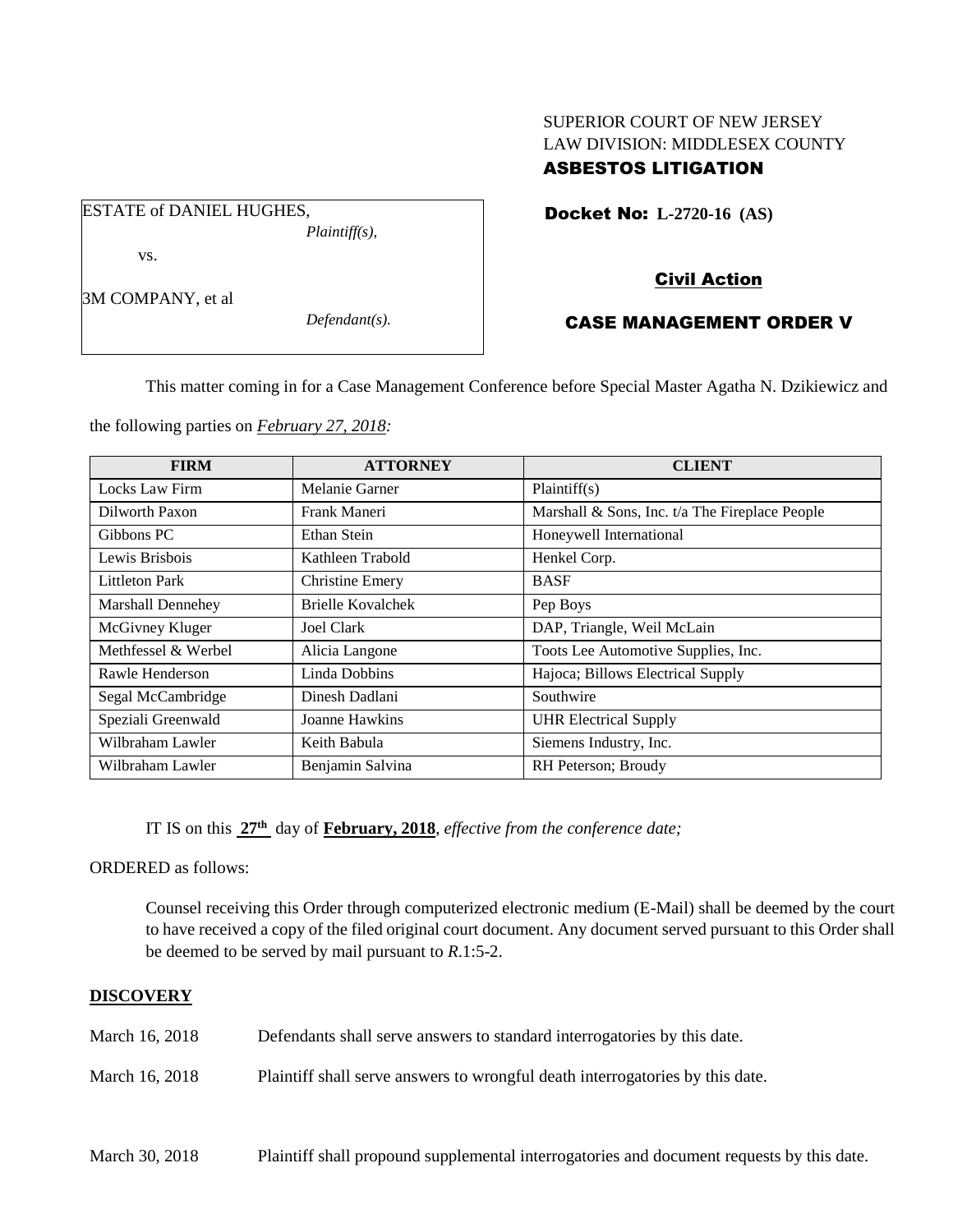| May 4, 2018    | Defendants shall serve answers to supplemental interrogatories and document requests by this<br>date.                                                                                                       |
|----------------|-------------------------------------------------------------------------------------------------------------------------------------------------------------------------------------------------------------|
| March 30, 2018 | Defendants shall propound supplemental interrogatories and document requests by this date.                                                                                                                  |
| May 4, 2018    | Plaintiff shall serve answers to supplemental interrogatories and document requests by this<br>date.                                                                                                        |
| May 31, 2018   | Fact discovery, including depositions, shall be completed by this date. Plaintiff's counsel shall<br>contact the Special Master within one week of this deadline if all fact discovery is not<br>completed. |
| May 31, 2018   | Depositions of corporate representatives shall be completed by this date. Counsel shall comply<br>with Order of June 18, 2014 regarding scheduling of corporate representative depositions.                 |

#### **SUMMARY JUDGMENT MOTION PRACTICE**

- July 6, 2018 Plaintiff's counsel shall advise, in writing, of intent not to oppose motions by this date.
- July 20, 2018 Summary judgment motions shall be filed no later than this date.
- August 17, 2018 Last return date for summary judgment motions.

#### **MEDICAL DEFENSE**

- May 31, 2018 Plaintiff shall serve a wrongful death expert report by this date.
- September 28, 2018 Defendants shall identify its medical experts and serve medical reports, if any, by this date. **In addition, defendants shall notify plaintiff's counsel (as well as all counsel of record) of a joinder in an expert medical defense by this date.**

#### **LIABILITY EXPERT REPORTS**

- June 29, 2018 Plaintiff shall identify its liability experts and serve liability expert reports or a certified expert statement by this date or waive any opportunity to rely on liability expert testimony.
- September 28, 2018 Defendants shall identify its liability experts and serve liability expert reports, if any, by this date or waive any opportunity to rely on liability expert testimony.

## **ECONOMIST EXPERT REPORTS**

- June 29, 2018 Plaintiff shall identify its expert economists and serve expert economist report(s), if any, by this date or waive any opportunity to rely on economic expert testimony.
- September 28, 2018 Defendants shall identify its expert economists and serve expert economist report(s), if any, by this date or waive any opportunity to rely on economic expert testimony.

 $\_$  ,  $\_$  ,  $\_$  ,  $\_$  ,  $\_$  ,  $\_$  ,  $\_$  ,  $\_$  ,  $\_$  ,  $\_$  ,  $\_$  ,  $\_$  ,  $\_$  ,  $\_$  ,  $\_$  ,  $\_$  ,  $\_$  ,  $\_$  ,  $\_$  ,  $\_$  ,  $\_$  ,  $\_$  ,  $\_$  ,  $\_$  ,  $\_$  ,  $\_$  ,  $\_$  ,  $\_$  ,  $\_$  ,  $\_$  ,  $\_$  ,  $\_$  ,  $\_$  ,  $\_$  ,  $\_$  ,  $\_$  ,  $\_$  ,

## **EXPERT DEPOSITION**